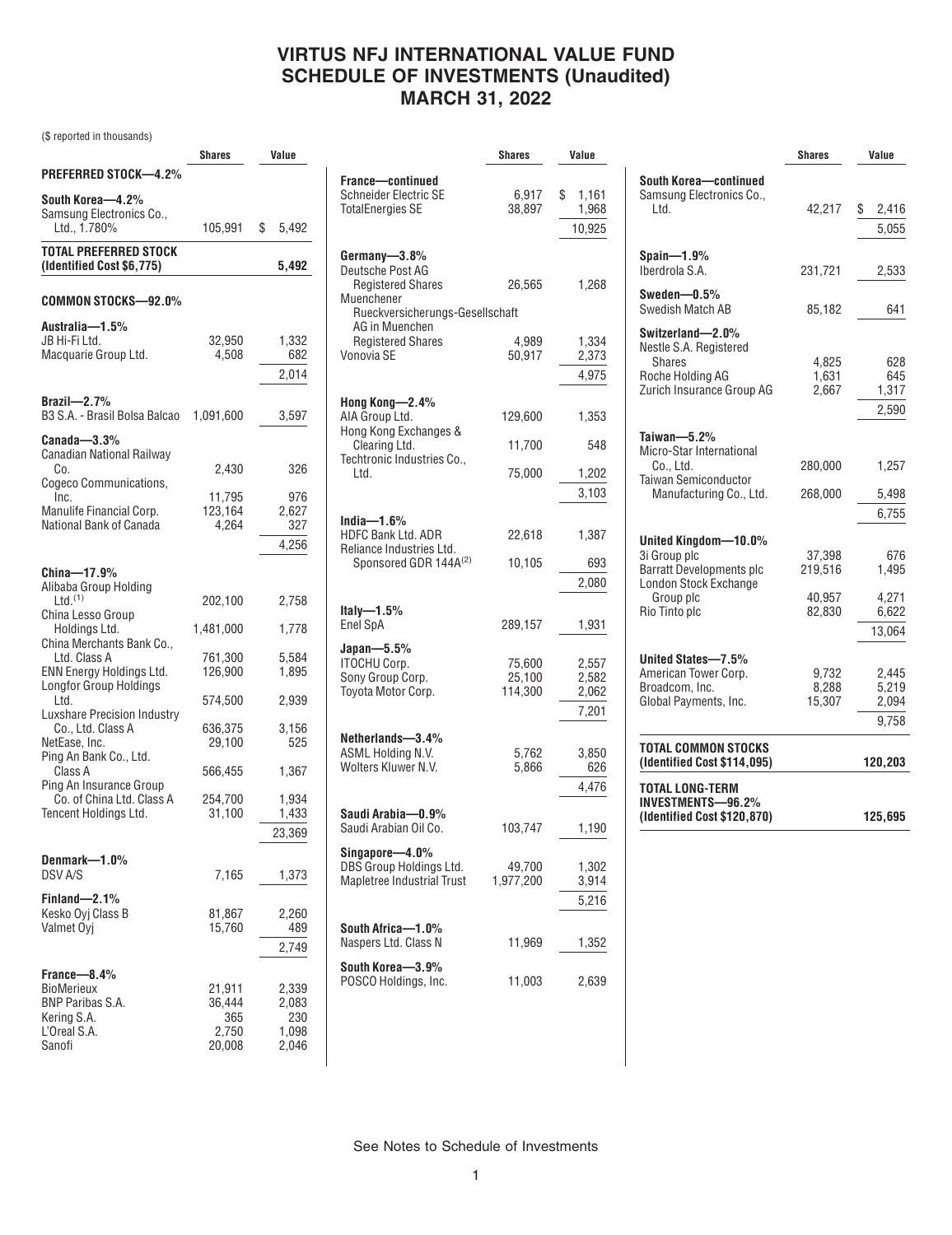## **VIRTUS NFJ INTERNATIONAL VALUE FUND SCHEDULE OF INVESTMENTS (Unaudited) (Continued) MARCH 31, 2022**

(\$ reported in thousands)

|                                                                                                                                                                                                                    | <b>Shares</b> | Value       | <b>Abbreviations:</b>                                                                                                                                                                                                                                                                                               | Country Weightings <sup>t</sup>                                                                             |                 |
|--------------------------------------------------------------------------------------------------------------------------------------------------------------------------------------------------------------------|---------------|-------------|---------------------------------------------------------------------------------------------------------------------------------------------------------------------------------------------------------------------------------------------------------------------------------------------------------------------|-------------------------------------------------------------------------------------------------------------|-----------------|
| <b>SHORT-TERM INVESTMENT-4.4%</b><br><b>Money Market Mutual Fund-4.4%</b><br>Dreyfus Government Cash<br>Management Fund -<br><b>Institutional Shares</b><br>(seven-day effective yield<br>$0.194\%$ <sup>(3)</sup> | 5,674,828     | 5.675<br>S. | <b>ADR</b> American Depositary Receipt<br><b>GDR Global Depositary Receipt</b><br><b>Footnote Legend:</b><br>Non-income producing.<br>(1)<br>Security exempt from registration under Rule 144A<br>(2)<br>of the Securities Act of 1933. These securities may<br>be resold in transactions exempt from registration. | China<br><b>United States</b><br><b>United Kingdom</b><br>France<br>South Korea<br>Japan<br>Taiwan<br>Other | 18%<br>10<br>34 |
| <b>TOTAL SHORT-TERM INVESTMENT</b><br>(Identified Cost \$5,675)                                                                                                                                                    |               | 5,675       | normally to qualified institutional buyers. At<br>March 31, 2022, these securities amounted to a<br>value of \$693 or 0.5% of net assets.                                                                                                                                                                           | Total<br>$\frac{1}{2}$ % of total investments as of March 31, 2022.                                         | 100%            |
| TOTAL INVESTMENTS-100.6%<br>\$131,370<br>(Identified Cost \$126,545)<br>Other assets and liabilities, net—(0.6)%<br>(768)<br><b>NET ASSETS-100.0%</b><br>\$130,602                                                 |               |             | Shares of this fund are publicly offered, and its<br>(3)<br>prospectus and annual report are publicly available.                                                                                                                                                                                                    |                                                                                                             |                 |

The following table summarizes the market value of the Fund's investments as of March 31, 2022, based on the inputs used to value them (See Security Valuation Note 1 in the Notes to Schedule of Investments):

|                           | Total<br>Value at<br>March 31, 2022 | Level 1<br><b>Quoted Prices</b> | Level 2<br>Significant<br>Observable<br>Inputs |
|---------------------------|-------------------------------------|---------------------------------|------------------------------------------------|
| Assets:                   |                                     |                                 |                                                |
| <b>Equity Securities:</b> |                                     |                                 |                                                |
| <b>Common Stocks</b>      | \$120,203                           | \$18,998                        | \$101,205                                      |
| <b>Preferred Stock</b>    | 5.492                               |                                 | 5.492                                          |
| Money Market Mutual Fund  | 5,675                               | 5,675                           |                                                |
| <b>Total Investments</b>  | \$131,370                           | \$24,673                        | \$106,697                                      |
|                           |                                     |                                 |                                                |

There were no securities valued using significant unobservable inputs (Level 3) at March 31, 2022.

There were no transfers into or out of Level 3 related to securities held at March 31, 2022.

See Notes to Schedule of Investments